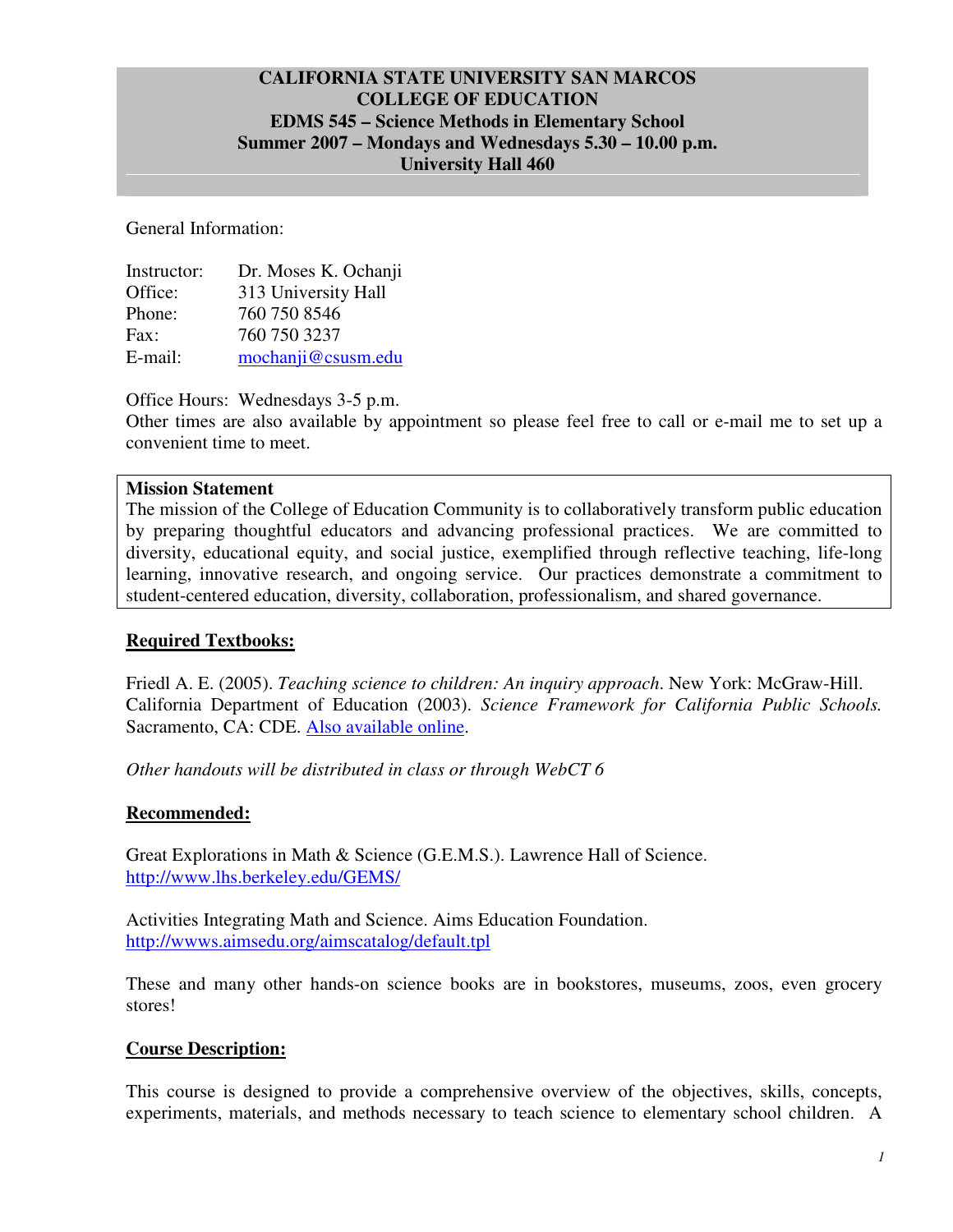series of team activities will provide you with first-hand experiences in these areas. This course focuses on instructional methods, techniques, materials, lesson planning, curriculum development, organization and assessment in science. The integration of curricular areas is addressed. Methods of cross-cultural language and academic development will be integrated into the course.

### **Course Prerequisites:**

You must be admitted in a teacher credential program at CSUSM in order to enroll in this course.

### **Course Objectives:**

By the end of this course, students should be able to:

- 1. Demonstrate proficiency with inquiry skills of observing, measuring, inferring, classifying, predicting, verifying predictions, hypothesizing, isolating variables, interpreting data, and experimenting.
- 2. Identify exemplary materials (curriculum kits, science programs, textbooks, equipment, technology, ancillary materials) appropriate for elementary school children.
- 3. Demonstrate knowledge and understanding of the California Science Framework, the California Science Content Standards, and the National Science Education Standards.
- 4. Demonstrate an understanding of the physical, earth and life science concepts included in the K-8 California Science Content Standards, and how to design lessons to teach the concepts.
- 5. Use the Learning Cycle model of instruction to teach science in a contemporary manner.
- 6. Use technology in elementary science teaching.
- 7. Demonstrate confidence in leading and performing investigations designed to teach science concepts, science process skills, and scientific attitudes.
- 8. Use authentic methods of assessment to evaluate student learning of science concepts and processes.
- 9. Design an elementary science-teaching mini-unit.
- 10. Practice strategies to include all students in science (linguistically and culturally diverse, students with disabilities and other students with special needs).

## **INFUSED COMPETENCIES**

#### **Authorization to Teach English Learners**

This credential program has been specifically designed to prepare teachers for the diversity of languages often encountered in California public school classrooms. The authorization to teach English learners is met through the infusion of content and experiences within the credential program, as well as additional coursework. Students successfully completing this program receive a credential with authorization to teach English learners.

(Approved by CCTC in SB 2042 Program Standards, August 02))

#### **Special Education**

Consistent with the intent to offer a seamless teaching credential in the College of Education, this course will demonstrate the collaborative infusion of special education competencies that reflect inclusive educational practices.

#### **Technology**

This course infuses technology competencies to prepare our candidates to use technologies, emphasizing their use in both teaching practice and student learning.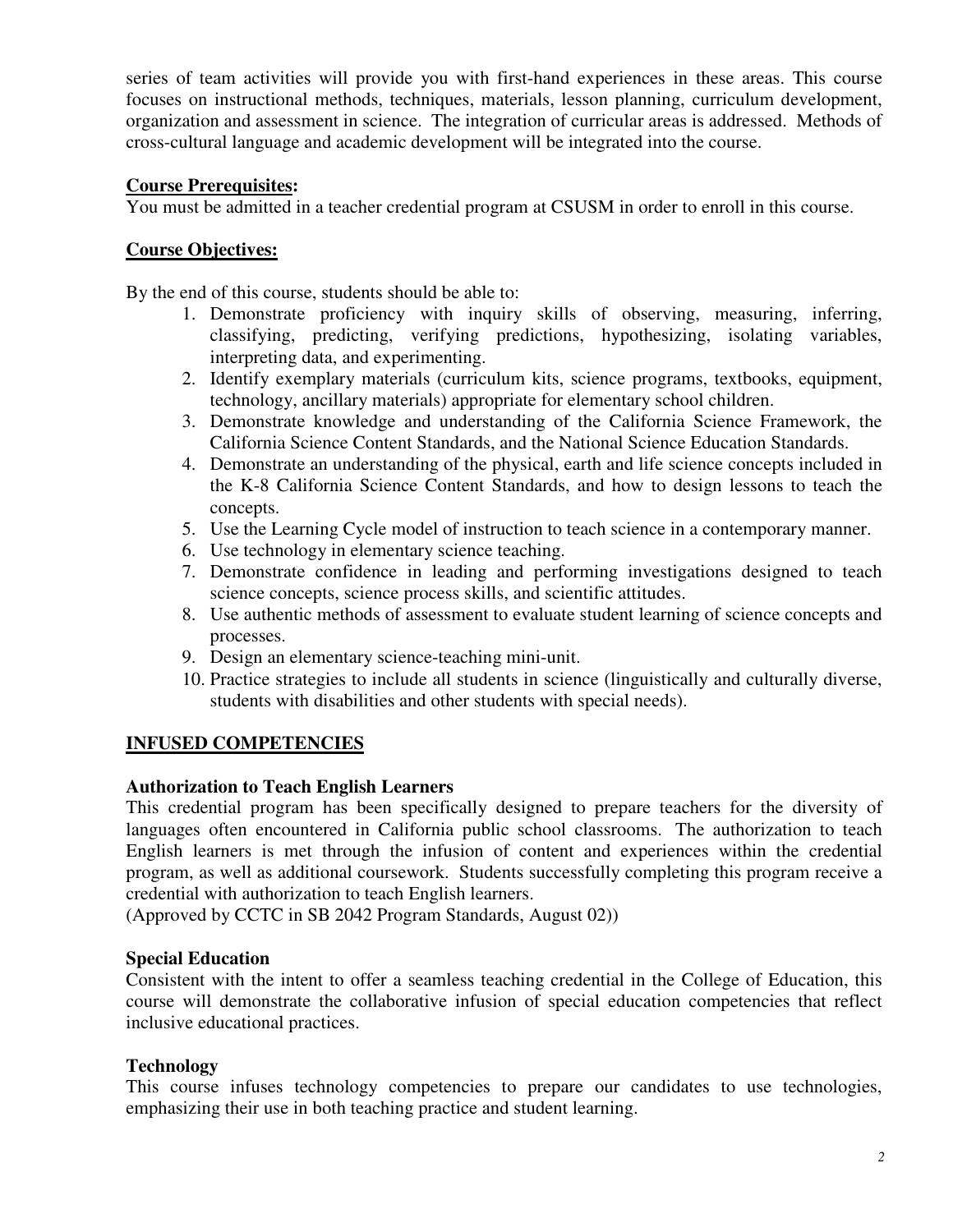## **COURSE REQUIREMENTS**

### **COE Attendance Policy**

Due to the dynamic and interactive nature of courses in the College of Education, all students are expected to attend all classes and participate actively. At a minimum, students must attend more than 80% of class time, or s/he may not receive a passing grade for the course at the discretion of the instructor. Individual instructors may adopt more stringent attendance requirements. Should the student have extenuating circumstances, s/he should contact the instructor as soon as possible.

In this course the instructor has adopted this additional policy: For every absence and combination of 3 late arrivals or early departures you will lose 50 points off your final grade. A make assignment will be available only for up to one class. This means that if you are absent twice and complete a make up assignment and earn full credit on this assignment, you will receive 50 points for attendance. Absences do not change assignment due dates.

### **Writing**

In keeping with the All-University Writing Requirement, all courses must have a writing component of at least 2,500 words (approximately 10 pages), which can be administered in a variety of ways.

#### **Students with Disabilities Requiring Reasonable Accommodations**

Students are approved for services through the Disabled Student Services Office (DSS). This office is located in Craven Hall 5205, and can be contacted by phone at (760) 750-4905, or TTY (760) 750- 4909. Students authorized by DSS to receive reasonable accommodations should meet with their instructor during office hours or, in order to ensure confidentiality, in a more private setting.

#### **CSUSM Academic Honesty Policy**

"Students will be expected to adhere to standards of academic honesty and integrity, as outlined in the Student Academic Honesty Policy. All written work and oral assignments must be original work. All ideas/materials that are borrowed from other sources must have appropriate references to the original sources. Any quoted material should give credit to the source and be punctuated with quotation marks.

Students are responsible for honest completion of their work including examinations. There will be no tolerance for infractions. If you believe there has been an infraction by someone in the class, please bring it to the instructor's attention. The instructor reserves the right to discipline any student for academic dishonesty in accordance with the general rules and regulations of the university. Disciplinary action may include the lowering of grades and/or the assignment of a failing grade for an exam, assignment, or the class as a whole."

#### **Plagiarism:**

As an educator, it is expected that each student will do his/her own work, and contribute equally to group projects and processes. Plagiarism or cheating is unacceptable under any circumstances. If you are in doubt about whether your work is paraphrased or plagiarized see the Plagiarism Prevention for Students website http://library.csusm.edu/plagiarism/index.html. If there are questions about academic honesty, please consult the University catalog.

## **TOPICS OUTLINE**

The Nature of Science The Learning Cycle Model of Teaching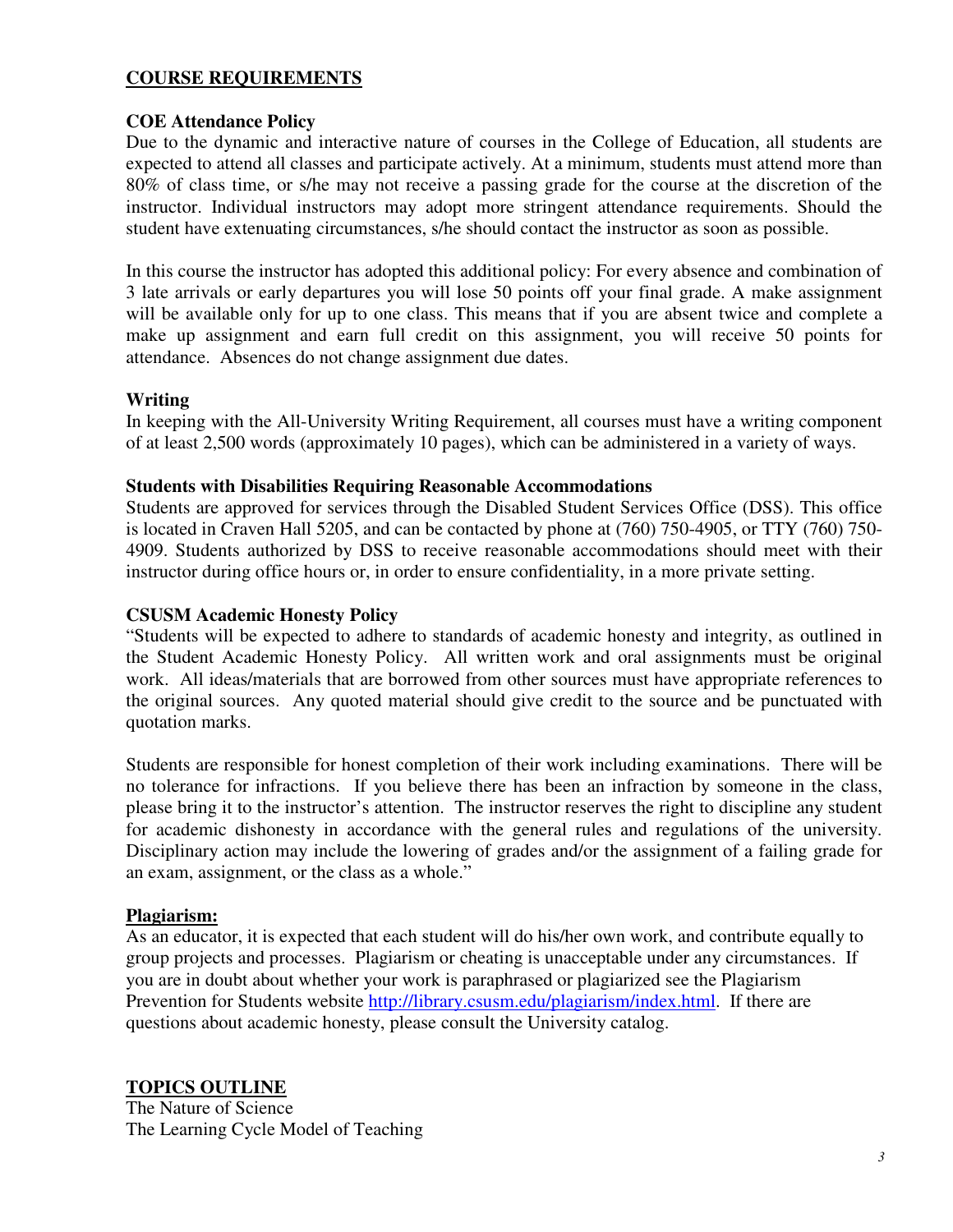Learning Cycle Science Lesson Demonstrations Writing Objectives for Student Learning Writing Science Concept Definitions CA Science Content Standards Grades K-8 California Science Framework SDAIE Strategies in Science Infusing Writing Activities in Science Lessons Science Curriculum Kits and State Approved Texts Science Process Skills and Scientific Attitudes Current Issues in Science Education Infusing Technology into Science Teaching Authentic Assessments in Science Science Projects, Student Research, Science Fairs Safety in the Science Class Inclusion and Teaching Science to Students with Special Needs

#### **Course Assignments:**

- 1. Attendance and participation 10%
- 2. Reading Accountability Journal Entries (RAJEs)s 10%
- 3. Standards and Frameworks Task & Presentation 10%
- 4. Science Teaching Artifacts and Resources (STARs) Collections 20%
- 5. Leadership on Hand-on science lesson (Group sizes to be determined) 20%
- 6. Science Teaching Unit and Presentation 20%
- 7. TPE reflection and response Via Task Stream 10%

Each student is responsible for ensuring that assignments are submitted **correctly and on time**. Late assignments will be penalized by a 10%-point reduction each day they are late. WebCT assignments not correctly posted do not count as submitted and will be subjected to the late assignment policy. Keep digital copies of all assignments for your Credential Program Electronic Portfolio and for your science notebook. You will not be assigned a course grade unless all the assignments are turned in.

## **CRITERIA FOR GRADING ASSIGNMENTS**

A 90-100%: Outstanding work on assignment, excellent syntheses of information and experiences, great insight and application, and excellent writing.

B 80-89%: Completion of assignment in good form with good syntheses and application of information and experiences; writing is good.

- C 70-79%: Completion of assignment, adequate effort, adequate synthesis of information, and application of information and experiences, writing is adequate.
- D 60-69%: Incomplete assignment, inadequate effort and synthesis of information, writing is less than adequate.

Grades will be determined by points earned:

 $A = 93-100$   $C + 77-79$  $A = 90-92$   $C = 73-76$  $B+=87-89$  C- = 70-72  $B = 83-86$   $D = 60-69$  $B = 80-82$   $F = 0-59$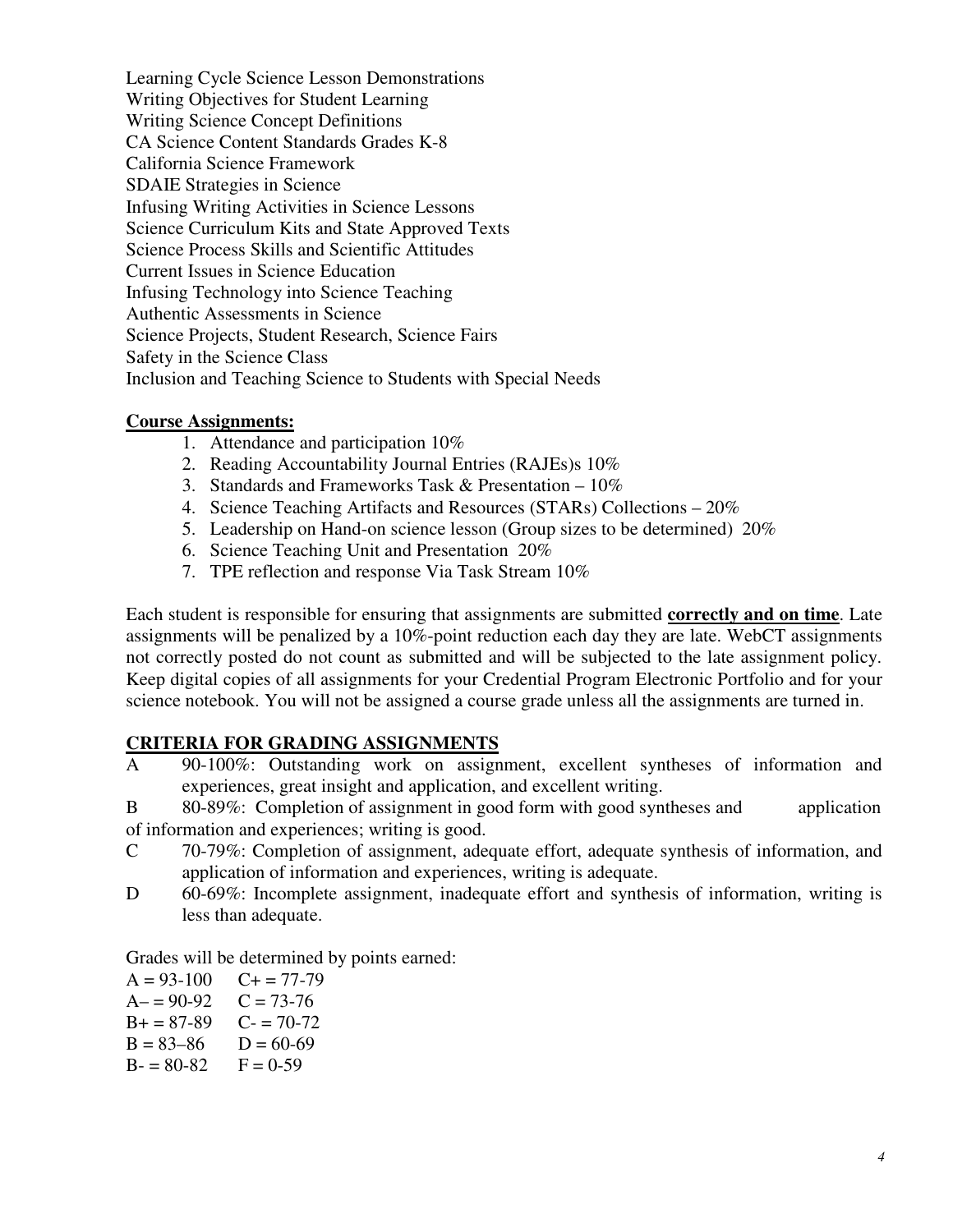### **ASSIGNMENT DESCRIPTIONS**

### **1. Attendance and Participation - 100 points**

Due to the dynamic and interactive nature of this course each student is expected to attend all classes and participate actively. At a minimum, students must attend more than 80% of class time, or s/he may not receive a passing grade for the course at the discretion of the instructor.

In this course the instructor has adopted this additional policy: For every absence and combination of 3 late arrivals or early departures you will lose 50 points off your final grade. A make assignment will be available only for up to one class. This means that if you are absent twice and complete a make up assignment and earn full credit on this assignment, you will receive 50 points for attendance.

**Make Up Assignment:** attend a science related informal or formal event or presentation equivalent in time and effort to one class session (3 hrs). This could be a field trip, museum, lecture or some other equivalent experience that will assist you either directly or indirectly in becoming a science teacher. Your choice!! To complete this requirement: 1) complete a one-page summary with applications to teaching; 2) send by email to all of us; 3) do a 5 minute presentation to the class during class one of the classes. Discuss with the instructor about the class time in which you may do the presentation. The report and oral presentation should include a summary of what you learned and implications for your own teaching.

**Class Discussions and Participation:** Students will engage in active learning each class session, and will be expected to actively participate. In addition to loosing points for absence, you may loose points for lack of participation based on the following criteria:

- Do you participate in class discussions productively, sharing your knowledge and understandings?
- Do you interact productively with your peers, taking on a variety of roles (leader, follower, etc.)?
- Do you contribute appropriately to group work—do you "do your share"?
- Are you able to accept others' opinions?
- Are you supportive of others' ideas?
- Do you support your peers during their presentations?
- Can you monitor and adjust your participation to allow for others' ideas as well as your own to be heard?

## **2. Reading Accountability Journal Entries for Ch. 1-21 (individual). 100 points Due at the start of each class session**

The assigned readings provide an important foundation for your increasing understanding of science content and how to effectively teach science. To aid you in remembering the readings, and assist you with meaningful class participation, you are asked to respond to the reading assignment by coming to class with a 1-2 page entry in your Reading Accountability Journal. (You will need to purchase a large Blue Book). Reading accountability journals will be collected at random dates in class. Be sure to always bring the notebook to each class session. You will only receive full points if journal entries are completed by the date indicated in the schedule.

Three chapters from the course text *Teaching Science to Science: An Inquiry Approach*, will be designated for each class meeting (see class schedule for chapter assignment). You will choose of one these chapters and read it to develop an in-depth understanding of its contents. For the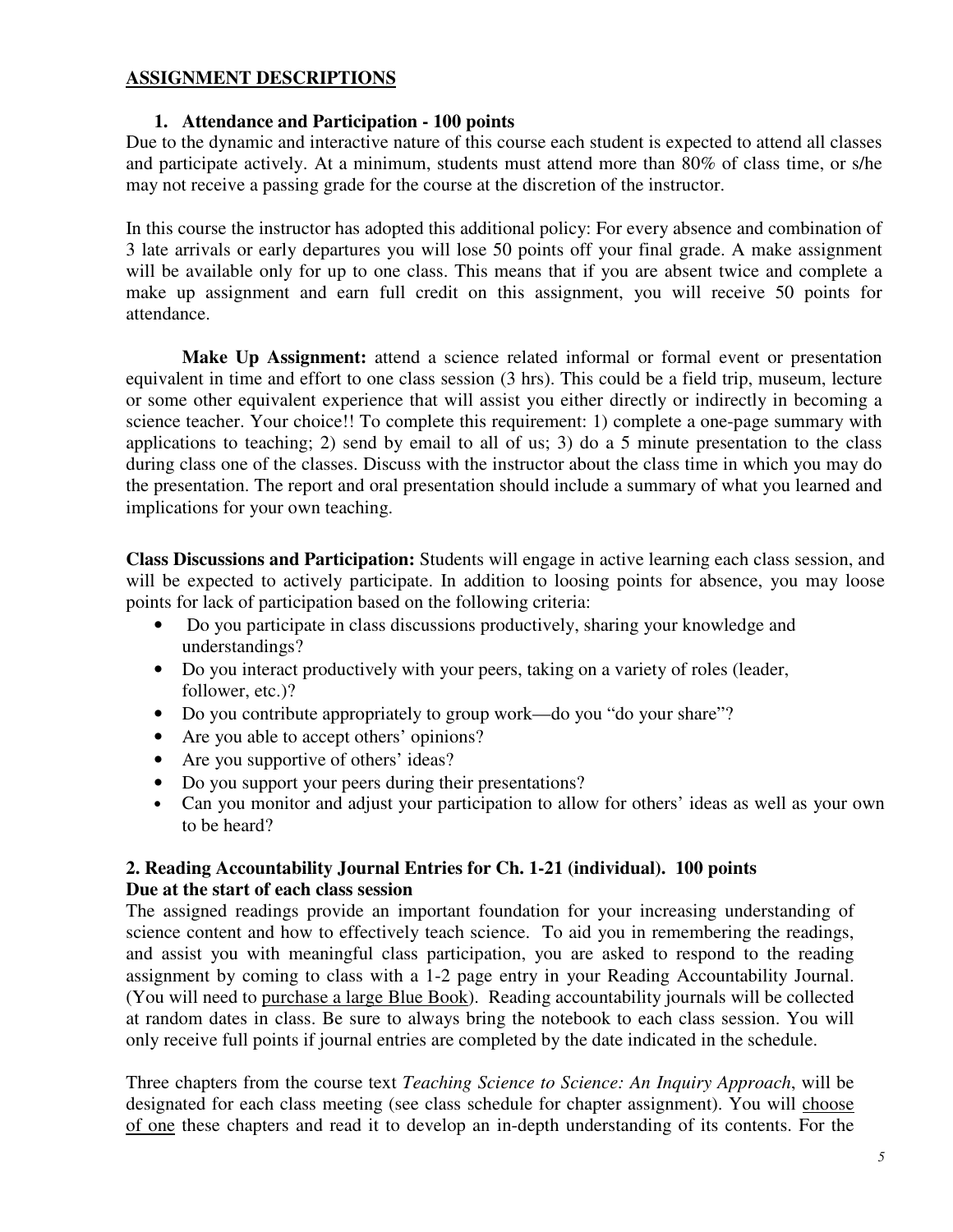chosen chapter you will prepare a concept map (10-15 concepts with linking words), using correct **concept mapping procedures**. This will be done in your large Blue/Black Book. Come to class with your notebooks and journal entries ready to share your concept maps in small groups.

Put your name, chapter and date when the reading was assigned at the top of each page. Grading: Maximum of 15 pts for each chapter's concepts.

## **3: California Science Framework and Standards – 100 Points - See schedule for Due dates**

Spirit of the assignment: to read a portion of the California Science Framework and the Standard for a particular grade. You will write your individual response to the readings. Then you will work with your grade level team to prepare and do a presentation to the class. It's important that you do the reading and the write-ups BEFORE you meet with your team.

### **3a. Framework summary response I 20 points**

- Read the first part of the California Science Framework, up to page 22. This includes Board Policy, the Introduction and Chapters One and Two.
- Think about the reading holistically.
- Write about a page, in your own words, that answers these questions: What do you think are the most important ideas addressed in the reading? Were there any ideas in the reading which were very new to you, or which disagreed with something you thought?

## **3b. Grade level Science standard response I 60 points**

- Using the standard for your chosen grade, pick a line item from physical science, life science, and earth science. For each one, come up with a brief description of an activity that children in that grade can do that also addresses one of the Investigation and Experimentation standards for the grade.
- You should end up with three sections, each of which includes a content line (physical, life, or earth science), an Investigation and Experimentation line, and a one or two sentence description of an activity that combines the two. The whole thing should be about a page.
- See example next page.

# **3c. Team preparation and presentation – in class T 20 points You will be given 30-40 minutes of class time to work with your team.**

Get together with your team. Look at the activities that everyone wrote up for Assignment 2b. Choose one.

- As a team, write up a lesson plan for the activity (with objectives, assessment, and a brief description of the activity}. Put it on chart paper or an overhead transparency so it can be easily presented to the class. Make sure you quote the line from the standard on which your lesson plan is based.
- As a team, come up with a brief overview of the Science Standard for your grade. Don't try to give us every single line of the standard. Summarize it in such a way that we see generally what students are supposed to learn in physical, earth, and life science and in investigation and experimentation in that grade.
- In 8 minutes or less, present your lesson plan and standards choices. Be prepared to explain why your lesson plan represents really good science for kids.
- Your grade for this assignment will be based on the content and quality of your presentation, and on the level of collaboration of the group.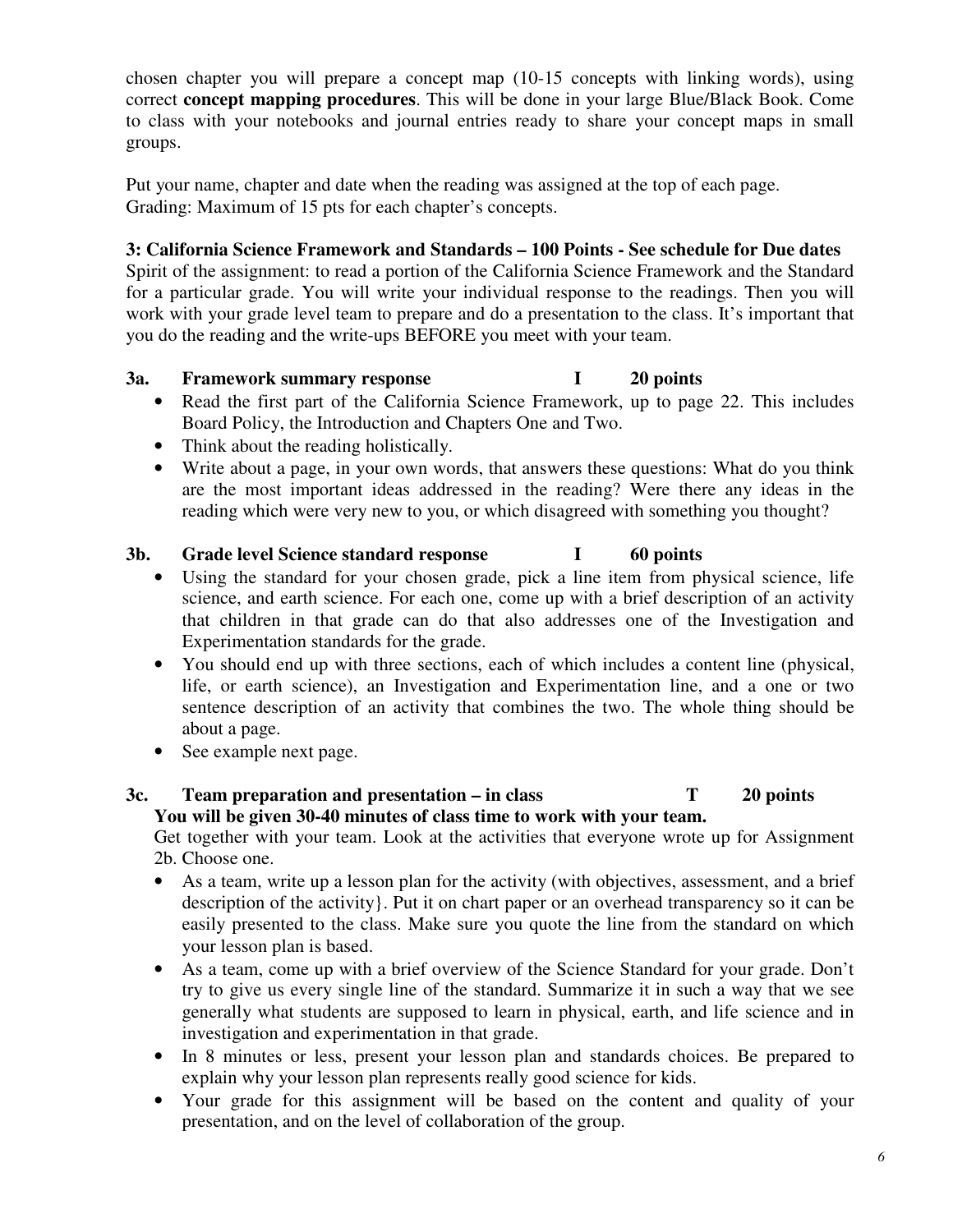### **Sample response to Assignment 3b**.

Grade Four

Physical Science

1. b. Students know how to build a simple compass and use it to detect magnetic effects, including the Earth's magnetic field

Investigation and Experimentation

6. f Follow a set of written instructions for a scientific investigation.

Activity

Following directions from the Internet, the students will work in partner pairs to build compasses, using paper cups, thread, a needle and a magnet. They will observe and record the action of the compass indoors and outdoors, and in proximity to various objects.

Life Science

2. c. Students know decomposers; including many fungi, insects, and microorganisms, recycle matter from dead plants and animals.

Investigation and Experimentation

6. c. Formulate and justify predictions based on cause-and-effect relationships.

Activity

The students will predict the growth of mold on bread that has no preservatives. They will observe and record the progress of the mold in various circumstances (if the bread is left in the open air, if the bread is in a closed sandwich bag, etc.)

Earth Science

5.c. Students know moving water erodes landforms, reshaping the land by taking it away from some places and depositing it as pebbles, sand, silt, and mud in other places (weathering, transport, and deposition).

Investigation and Experimentation

6. b. Measure and estimate the weight, length, or volume of objects.

Activity

In groups of four, students will create landforms (using common dirt) on cookie sheets. They will add measured amounts of water to their landforms, and will collect and measure the dirt that runs off.

## **4. Science Teaching Artifacts and Teaching Resources (STARs) Collections: 200 Points**

Spirit of the assignment is for the entire class to collectively establish a collection of resources and artifacts for teaching science in elementary grades. Each class member will be assigned one set of standards for which they will collect and align resources and artifacts throughout the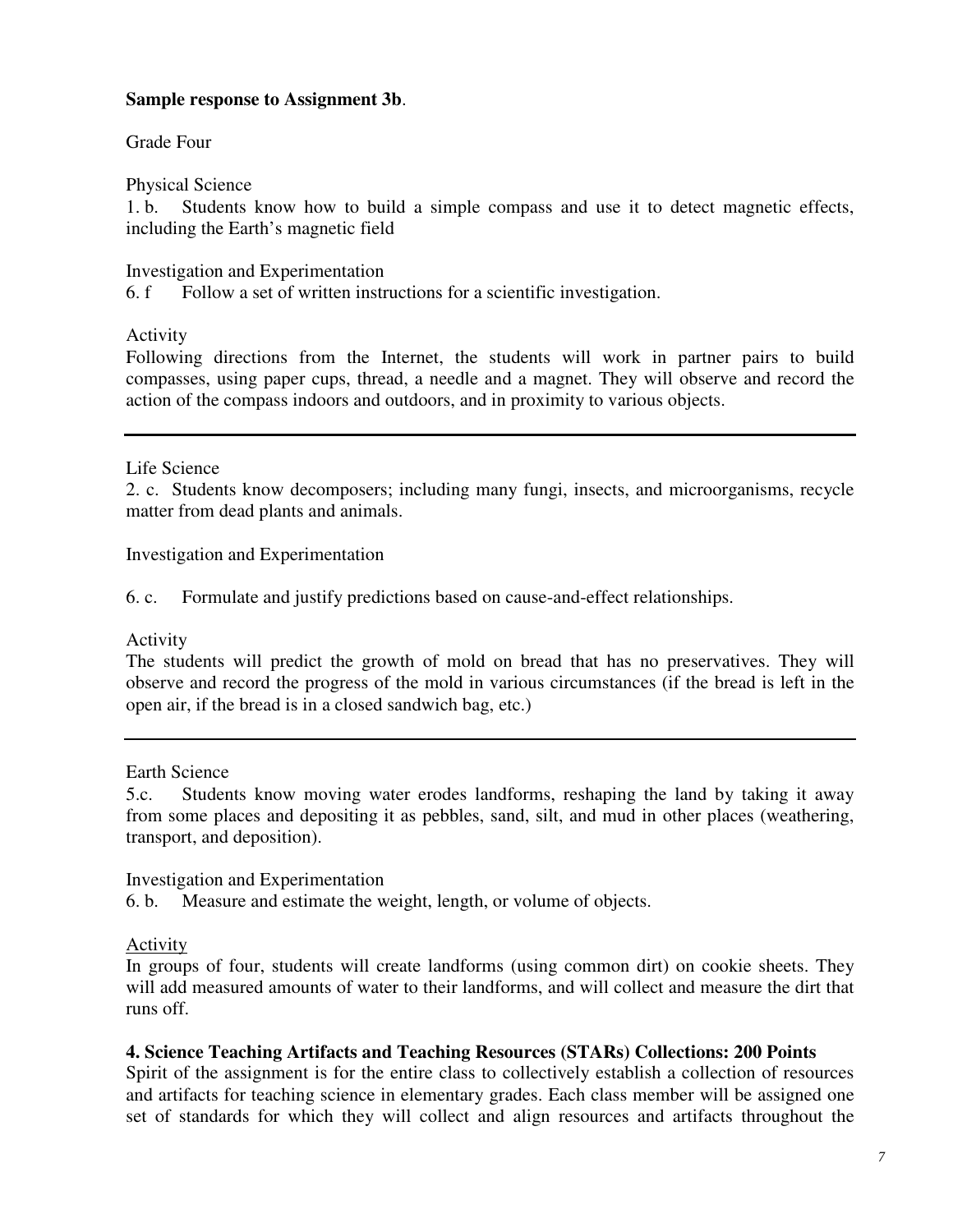semester as they emerge through various course activities. Students will need to go beyond the class activities to add to the collections. A matrix of required artifacts will be developed in class. At the end of the semester, the entire class will put together one complete matrix for the entire set of K-5 science standards.

### **5. Hands-On Science Lesson Presentation** –*200 Points - Due on assigned day for the lesson*

Spirit of the Assignment: to develop and teach a particular kind of a science inquiry lesson that teaches both science thought processes and science content.

You will work in groups of two or three to lead a science lesson based on the Learning Cycle Model of Instruction. You will prepare and teach this lesson to your classmates. Each team will be allocated a maximum of 30 minutes of class time to teach their lesson. Use activities from the textbook, Internet sites or other science resources. The team should teach the lesson as you would to elementary school students. However do not ask your colleagues to act as elementary kids.

Each group will be assigned a specific grade level for which you will plan and teach the lesson. This will determine the grade level and California Science Standard your lessons will cover. The group will work together reviewing each other's lesson ideas, sharing resources, and making sure each member presents a different part of the lesson. Collaboration between group members is essential to divide up the work, and support each other.

The lessons should include hands-on lessons, and should emphasize particular science concepts. The Exploration and Application phases of the Learning Cycle require different hands-on science activities using manipulatives. **ALWAYS begin Exploration with students making PREDICTIONS**. Hands-on activities are NOT reading or completing worksheets (though they may require students to read something or complete lab observation sheets). You should take the activities "off of paper" and require students to use the science process skills with science manipulatives. **You need to know and demonstrate the stages of the Learning Cycle, or you will not be given credit for your lesson.**

Be sure you understand the concepts you are emphasizing, and that you can explain them. The lessons should be developmentally appropriate for K-6, and should follow the NSTA Safety Guidelines. **Begin the lesson by writing essential questions about the lesson on the board, for students to consider during the lesson.** These questions should be **higher level questions** (analysis, synthesis or evaluation level) according to Bloom's Taxonomy. Make sure that you include the **3 stages of the Learning Cycle**. **Begin the lesson with students writing their predictions about the outcomes of the activity**. Make sure that science content background and applications to everyday life are addressed. You need to **EXPLAIN** Strategies for English language learners and adaptations for students with disabilities.

Prepare a PowerPoint Presentation to use in your lesson. The presentation should include a detailed explanation of the science content, as well as a list and definitions of science concepts important to the lesson. Additionally, include a list of at least 5 web sites (with short descriptions) that address the science topic and concepts through simulations, graphics and movies. You should have links to these web sites and show examples during the lesson. **Bring the Children's literature books to class to show.**

Science Lesson Handout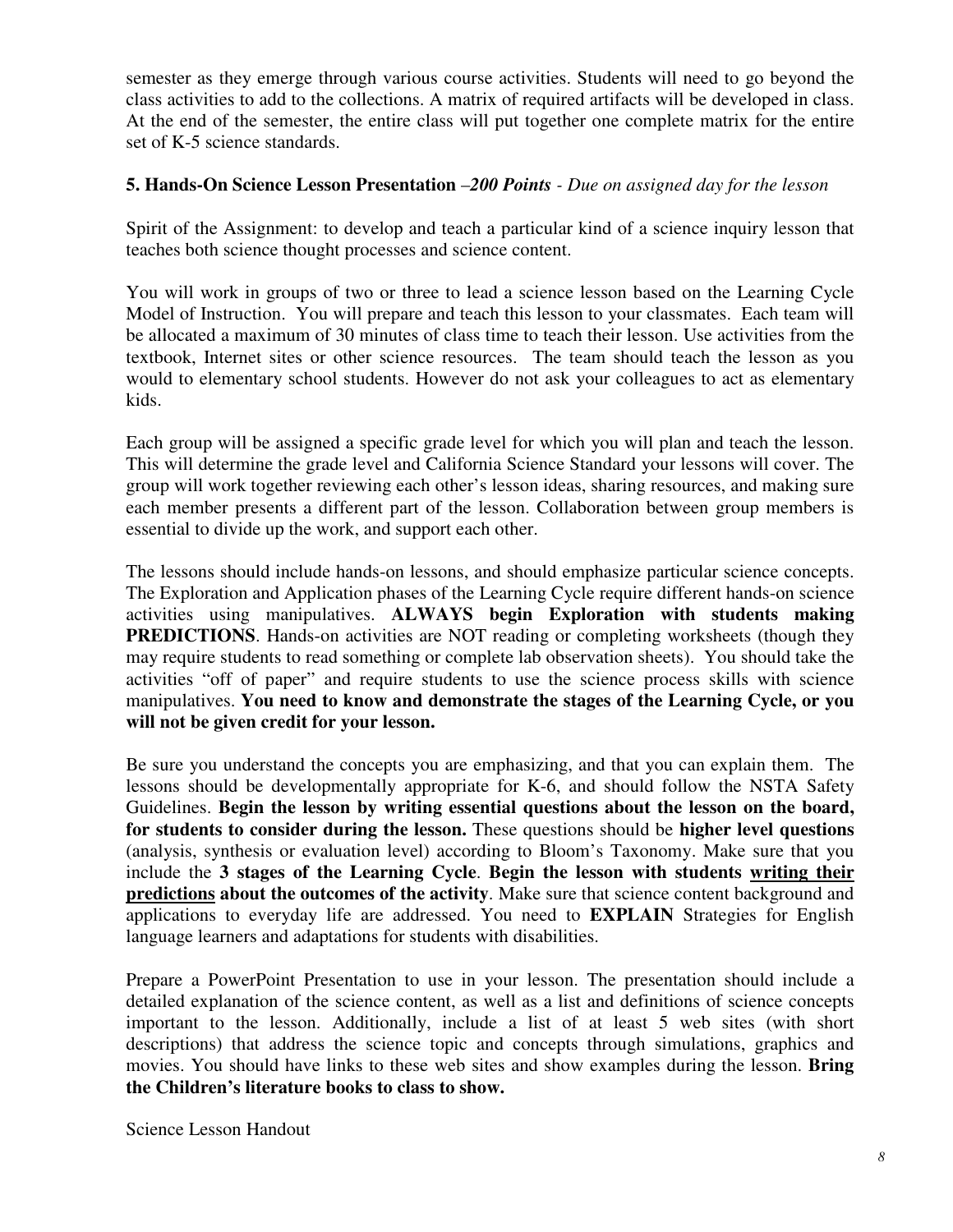- Prepare a handout which includes the information under Lesson Plan Format, making sure you include:
	- o team members' names at the top
	- o references at the bottom.

After teaching the lesson in class, you should each write a one page reflection. The reflection should include strengths, weaknesses, and recommendations for improvement. Each person should turn in the reflection at the next class session, along with a copy of your Peer Evaluation form.

IMPORTANT NOTE: At least **three full days PRIOR to your team's presentation**, email your complete lesson plan and your PowerPoint Presentation to the instructor for review. Include your cohort and the date you will present to the class. After I have approved these, you should make copies of the lesson to bring for classmates on the day of the presentation. After your presentation (by the next class), turn in your **Reflection and your Peer Evaluation Form**.

#### **Lesson Plan Format**

**Lesson Title**: What is the title of your lesson?

**Grade Level**: What is the grade level?

**Student Groupings**: How will you group students for instruction?

**Materials/Resources/Technology:** What does the teacher need? What do the students need?

**California Science Content Standard(s):** What standards are addressed? Include at least one science area (life science, physical science, or earth science) standard and one investigation standard.

**Lesson Objective(s):** What do you want students to be able to do? Write in complete sentences. Use an action verb and explain how students will demonstrate their new knowledge and understanding. "The students will \_\_\_\_\_\_\_\_\_\_\_\_\_\_\_\_\_\_\_\_\_\_\_."

**Science Concept(s):** What are you trying to teach (one paragraph)? Do not say "The students will \_\_\_\_." (That is an objective, not a concept.)

**Essential Questions** (higher level; see Bloom's taxonomy): What are your essential question(s) for this concept? What leads to the big idea?

**Assessment**: How will your students demonstrate that they have met the objective? What evidence demonstrates that they have achieved the objective?

**Criteria for Assessment:** What criteria will you use to grade the assessment? How will you know if someone has successfully completed the assessment?

**Lesson Procedures:** Explain the procedures for each. Include what the teacher will do and what the students will do.

#### **The Learning Cycle**

a. Exploration

b. Concept Invention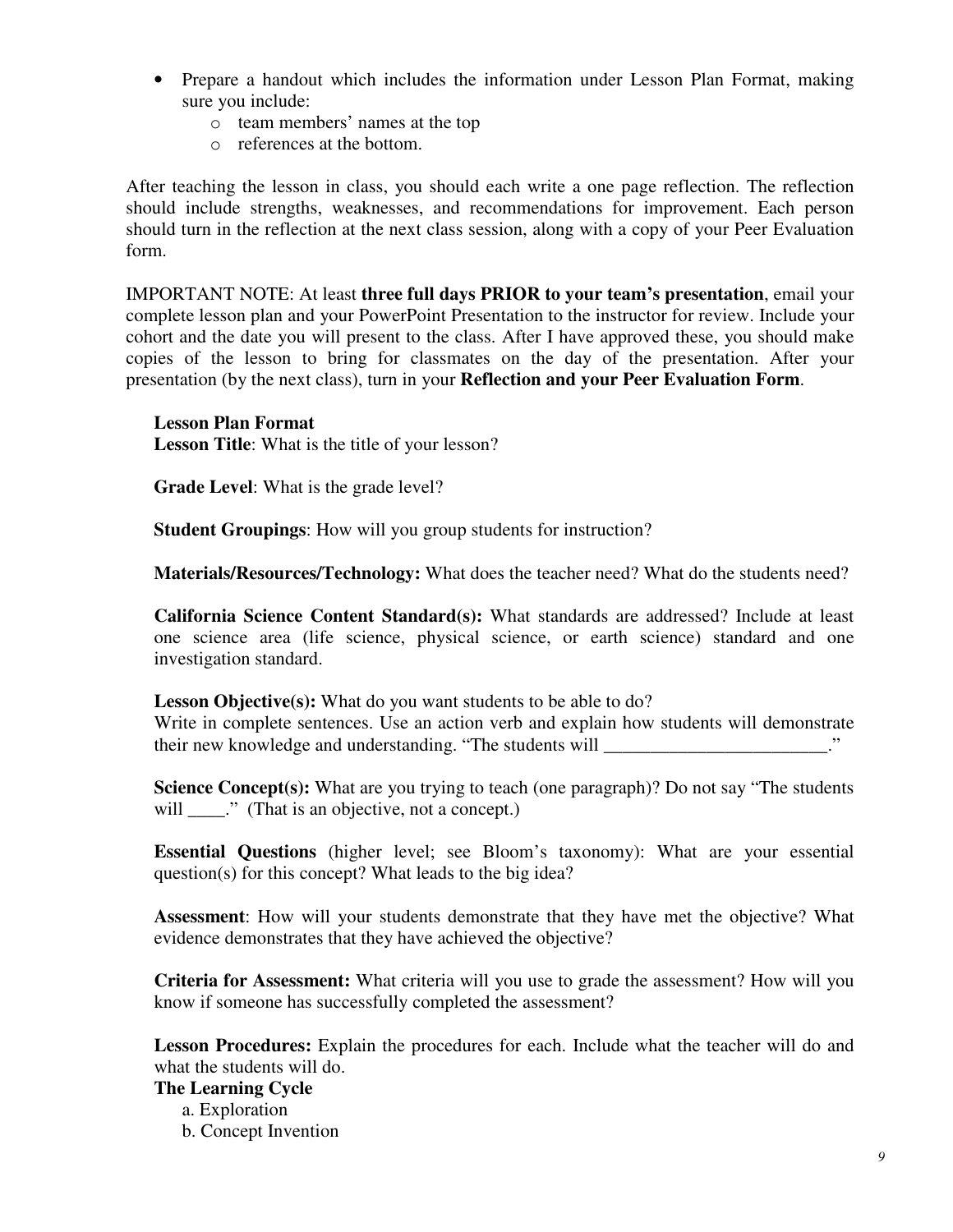c. Concept Application

# **Accommodations/Adaptations/Applications:**

- $\triangleright$  Strategies for English language learners and explanations (5)
- $\triangleright$  Adaptations for students with disabilities and explanations (5)
- $\triangleright$  Applications to everyday life and explanations (5)

**Science Content Background:** 1-2 page summary of the content background

**Web Sites**: 5 interactive relevant web sites with descriptions

**Children's Literature Books**: Title, author, publisher, year of 5 children's books on the topic

**References:** Title, author, publisher, year

### **6. Science Teaching Unit and Presentation–***200 Points*

The goal of this assignment is for the student to develop long term planning for instruction as well as developing skill for integrated teaching in the elementary grades. For this assignment, you will plan a unit of instruction for an appropriate grade for an interdisciplinary team that includes science and other subject areas as desired. This unit will be appropriate for approximately two – three weeks of instruction for a heterogeneous elementary classroom. You will work with one or two partners of your choosing.

Details of this assignment will be shared in class. Pay attention to the description when completing this assignment.

## **7. Teaching Performance Expectations (TPEs) Competencies Via Taskstream – 100 Points**

## **Standards of Quality and Effectiveness for Professional Teacher Preparation Programs California Commission on Teacher Credentialing**

This course is designed to help those seeking a Multiple Subjects Credential develop the skills, knowledge and attitudes necessary to assist schools and districts in implementing effective programs for all students. The successful candidate will be able to merge theory and practice in order to realize a comprehensive and extensive educational program for all students. Students will document their knowledge and understanding of TPE 1A and TPE 5 through assignments completed in EDMS 545

For each of the TPEs write a one page maximum reflection on how the course activities enable you to meet these two TPEs. You will be required to attach artifacts from the course that demonstrate your abilities as explained in your reflections.

## A. MAKING SUBJECT MATTER COMPREHENSIBLE TO STUDENTS

TPE 1A: Subject-Specific Pedagogical Skills for Multiple Subject Teaching Assignments - Teaching Science in a Multiple Subject Assignment

Candidates for a Multiple Subject Teaching Credential demonstrate the ability to teach the stateadopted academic content standards for students in science (K-8). They balance the focus of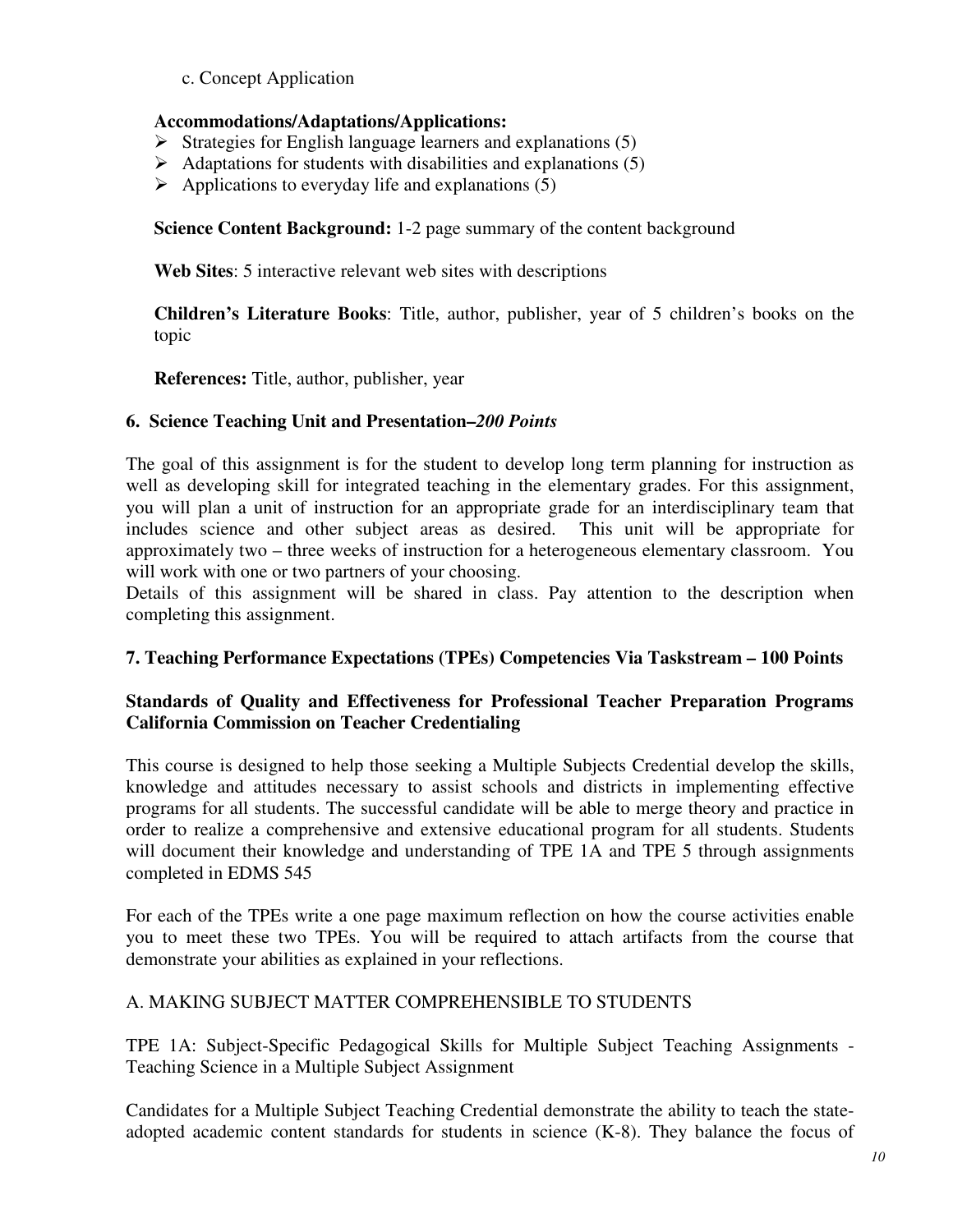instruction between science information, concepts, and investigations. Their explanations, demonstrations, and class activities serve to illustrate science concepts and principles, scientific investigation, and experimentation. Candidates emphasize the importance of accuracy, precision,

# C. ENGAGING AND SUPPORTING STUDENTS IN LEARNING

### TPE 5: Student Engagement

Candidates for Teaching Credentials clearly communicate instructional objectives to students. They ensure the active and equitable participation of all students. They ensure that students understand what they are to do during instruction and monitor student progress toward academic goals. If students are struggling and off-task, candidates examine why and use strategies to reengage them. Candidates encourage students to share and examine points of view during lessons. They use community resources, student experiences, and applied learning activities to make instruction relevant. They extend the intellectual quality of student thinking by asking stimulating questions and challenging student ideas. Candidates teach students to respond to and frame meaningful questions.

### **You will be using assignments and tasks from this course to meet these TPEs in the electronic portfolio.**

### **\*\*NOTE: Entries for TPE 1A and TPE 5 will be completed during the last class session as a final exam." If you do not post the entries as directed, (1) you will not receive credit for the TPE entries and (2) you will not pass the class.**

## **Community Building - Sharing Roles (Directors Role): Extra credit – 20 points**

In the spirit of giving ownership of the class community to the students, the class determines and takes control of the various activities they would want done in class. Each student will take on leadership roles as Directors of one of the class activities. Some class leadership roles include:

- Director of Directors Assigns Directorships keeps list
- Name Tags Director Make sure everybody has a name tag each class
- Contact Information/Community affairs Director—Make class list with current contact info & Keep records of class events such birthdays etc
- Syllabus and Assignments Director Coordinates assignments due dates making sure everyone is informed
- Assignments Directors
	- o Attendance
	- o STARs Directors 1 person for each grade K-5
- Photographer takes photos of various class activities. Shows them to class.
- Webmaster Find science/science ed websites coordinate, WebCT tasks present to class
- Time Keeper Keep time for allocated tasks and presentations and breaks
- Environmental Directors Ensures tightness of the room after class as well as environmental related issues
- Science & Education News Collects and shares science news from various resources with class –videos, news clips etc
- Noise Control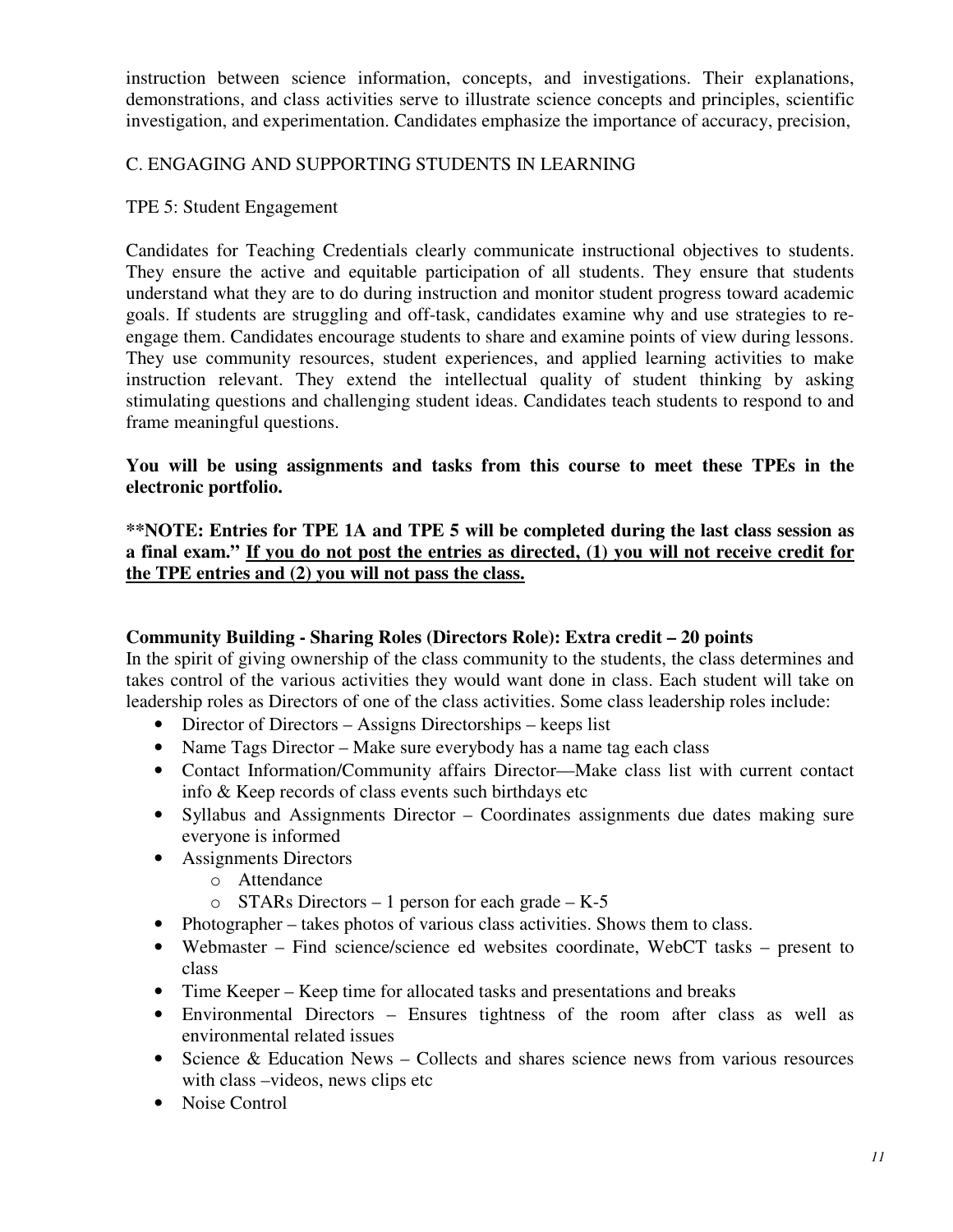| <b>Class</b>   | <b>Date</b> | <b>Topic/Activity</b>                                                                                                   | <b>Readings &amp; Work Due</b> |
|----------------|-------------|-------------------------------------------------------------------------------------------------------------------------|--------------------------------|
| $\mathbf{1}$   | 6/04        | <b>Course Overview</b>                                                                                                  | <b>Bring Syllabus to class</b> |
|                |             | <b>The Nature of Science</b>                                                                                            | Cycle<br>-Read<br>Leaning      |
|                |             | What makes a good science Teacher?                                                                                      | Handout on WebCT               |
|                |             | How do we make decisions about what to teach and how                                                                    |                                |
|                |             | we teach it?                                                                                                            |                                |
|                |             | -Introduction to Learning Cycle Inquiry approach to instruction                                                         |                                |
| $\overline{2}$ | 6/06        | <b>CA Science Frameworks and Standards:</b> What are the                                                                | -Bring Science Education       |
|                |             | overarching themes that we want students to learn in                                                                    | <b>Standards to Class</b>      |
|                |             | science?                                                                                                                | CA<br>science<br>Framework     |
|                |             | - Standards tasks I, II & III                                                                                           | Task 1 response Due            |
|                |             | What shall we use as indicators that students have learned                                                              | - RAJE on Ch. $1,2 \& 4$       |
|                |             | and understand the intended outcomes?                                                                                   |                                |
|                |             | -Assessment - Writing objectives to support Assessment                                                                  |                                |
| 3              | 6/11        | Science Kits & Resources for Science Teaching: What                                                                     | -RAJE on Ch. $5, 6, 7$         |
|                |             | Activities of Teaching shall we use to make the content                                                                 | - Standards Task II final      |
|                |             | accessible to ALL students?                                                                                             | version due on WebCT           |
|                |             | - Assessments of Understanding                                                                                          |                                |
|                |             | - Focus on sequencing instruction                                                                                       |                                |
|                |             | -Understanding the Learning Cycle                                                                                       |                                |
|                |             | -Balancing Acts activity                                                                                                |                                |
| $\overline{4}$ | 6/13        | Lesson Planning: How shall we sequence the learning                                                                     | Draft Lesson Plan Due in       |
|                |             | activities so that students can learn the intended themes?                                                              | class                          |
|                |             | -Learning Cycle Activity on circuits                                                                                    | -RAJE on ch. $8, 9, 10$        |
| 5              | 6/18        |                                                                                                                         | Hands-on lessons x4            |
|                |             | <b>Learning Cycle Science Lesson Demonstrations: What</b><br>strategies can use to ensure participation of ALL students | -RAJE on ch. 11, 12, 13        |
|                |             | in science learning?                                                                                                    |                                |
|                |             | -Units Planning & Integrating Science with other                                                                        |                                |
|                |             | subjects                                                                                                                |                                |
|                |             | -Developing Unit Assessment plans                                                                                       |                                |
| 6              | 6/20        | <b>Learning Cycle Science Lesson Demonstrations</b>                                                                     | Hands-on lessons x4            |
|                |             | Unit planning Tasks                                                                                                     | -RAJE on ch. 14, 15, 16        |
|                |             |                                                                                                                         |                                |
| 7              | 6/25        | <b>Learning Cycle Science Lesson Demonstrations</b>                                                                     | -Hands-on lessons x4           |
|                |             | -Science Fairs and model of Inquiry                                                                                     | -RAJE on Ch. 17, 18, 19        |
| 8              | 6/27        | Safety in Elementary Science Classrooms Technology                                                                      | -STARs Collections Due         |
|                |             | for science Teaching                                                                                                    | -RAJE on Ch. 3, 20, 21         |
|                |             | - Developing Science WebQuests                                                                                          |                                |
| 9              | 7/02        | Adapting Science curriculum for children with                                                                           | -TPES<br>due<br>via            |
|                |             | <b>Special Needs</b>                                                                                                    | taskstream                     |
|                |             | <b>Unit Plan Presentations</b>                                                                                          | -Unit Plans Due                |
|                |             | <b>Writing TPEs</b>                                                                                                     |                                |
|                |             | <b>STARs Collections Presentations</b>                                                                                  |                                |

*\* RAJE = Reading Accountability Journal Entry*